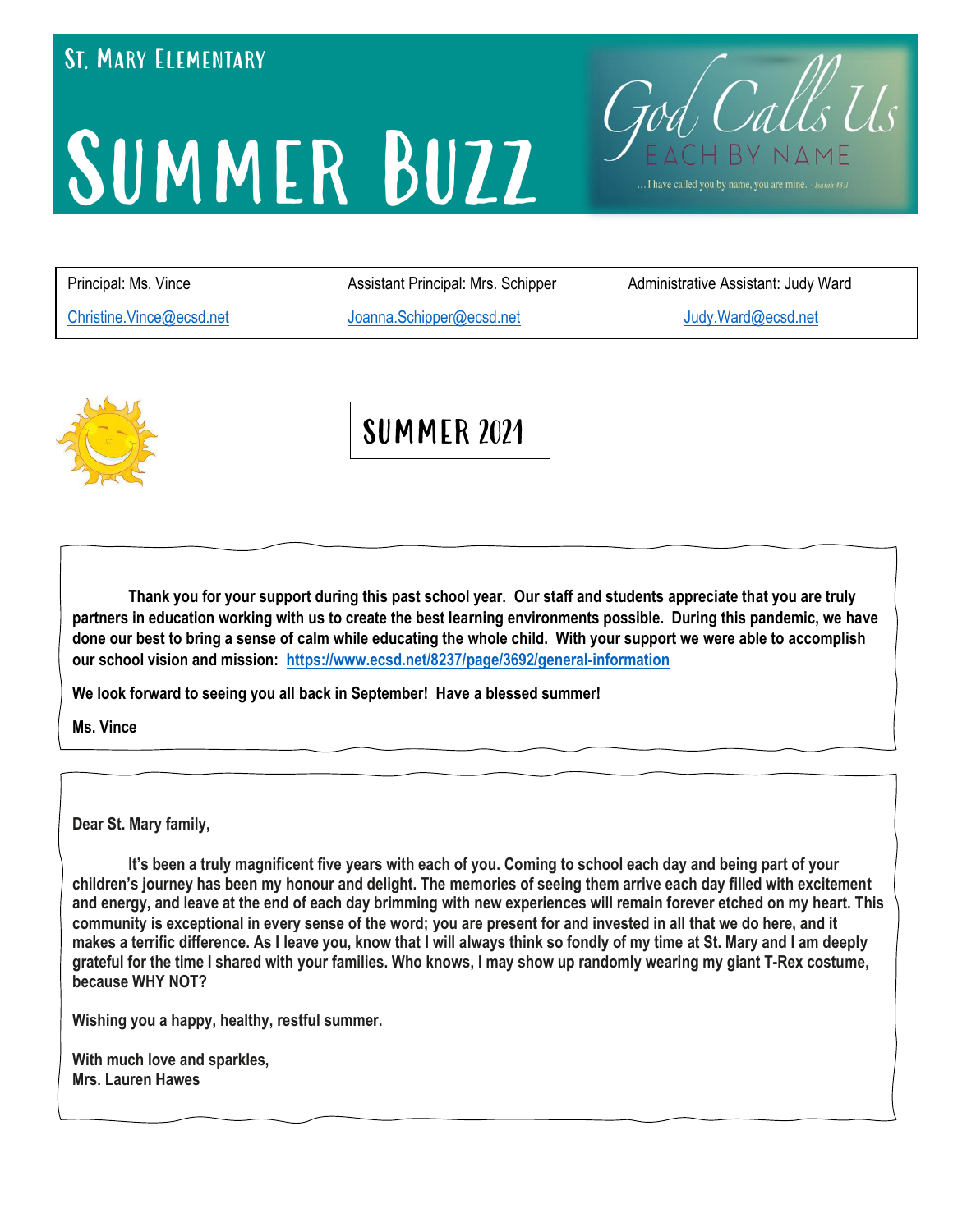|  | <b>UPCOMING</b> |  |
|--|-----------------|--|
|  |                 |  |

August 23 – Office Opens – In this first week, we will send a letter with updates to COVID protocols **August 31 – You will receive a welcome letter from the teacher informing you that your child is in their class**  September 1 – First day of school September 1 & 3 – Gradual Entry Kindergarten September 7 – Regular Kindergarten Classes begin September 8 – Meet the Teacher Night! September 20 – SAC Annual General Meeting

#### **STAY CONNECTED and follow us on:**

Website: <https://www.ecsd.net/schools/8237>

Facebook: [https://www.facebook.com/pg/St-Mary-Catholic-Elementary-School-Edmonton-](https://www.facebook.com/pg/St-Mary-Catholic-Elementary-School-Edmonton-441083555938395/posts/?ref=page_internal)[441083555938395/posts/?ref=page\\_internal](https://www.facebook.com/pg/St-Mary-Catholic-Elementary-School-Edmonton-441083555938395/posts/?ref=page_internal)

Instagram: @st\_mary\_elementary

#### **SCHOOL SUPPLIES**

School Supplies for the 2021-2022 school year are now posted on our school website. <https://www.ecsd.net/8237/page/3698/school-supplies>

You are welcome to place your order through Staples but are not required to. Parent instructions are on the website.

#### **School Hours 2021-2022**

#### **Kindergarten Program**

Monday, Tuesday, Wednesday & Friday **8:16 – 11:16** a.m. or **11:54-2:54** p.m. \*There are no classes on Thursdays for Kindergarten.

| Grade 1-6                           |                 | Grade 1-6                 |                 |  |
|-------------------------------------|-----------------|---------------------------|-----------------|--|
| Monday, Tuesday, Wednesday & Friday |                 | Thursday                  |                 |  |
| <b>First Bell</b>                   | 8:15            | <b>First Bell</b>         | 8:15            |  |
| <b>Instructional Time</b>           | $8:20 - 10:20$  | <b>Instructional Time</b> | $8:20 - 10:20$  |  |
| <b>Outdoor Recess</b>               | $10:20 - 10:40$ | <b>Outdoor Recess</b>     | $10:20 - 10:39$ |  |
| <b>Instructional Time</b>           | $10:40 - 12:00$ | <b>Instructional Time</b> | $10:39 - 12:00$ |  |
| Lunch                               | $12:00 - 12:20$ | Dismissal                 | 12:00           |  |
| <b>Outdoor Recess</b>               | $12:20 - 12:40$ |                           |                 |  |
| Instructional Time (Includes        | $12:40 - 2:54$  |                           |                 |  |
| 5 min recess)                       |                 |                           |                 |  |
| Dismissal                           | 2:54            |                           |                 |  |

#### **ECSD School Calendar 2021-2022**

**[https://sbecsdstor.blob.core.windows.net/media/Default/frf/5/2021-2022%20ECSD%20Calendar%20with%20TR%20-](https://sbecsdstor.blob.core.windows.net/media/Default/frf/5/2021-2022%20ECSD%20Calendar%20with%20TR%20-%20June%2021,%202021%20FINAL.pdf) [%20June%2021,%202021%20FINAL.pdf](https://sbecsdstor.blob.core.windows.net/media/Default/frf/5/2021-2022%20ECSD%20Calendar%20with%20TR%20-%20June%2021,%202021%20FINAL.pdf)**

#### **Transportation Services**

**<https://www.ecsd.net/page/1263/transportation>**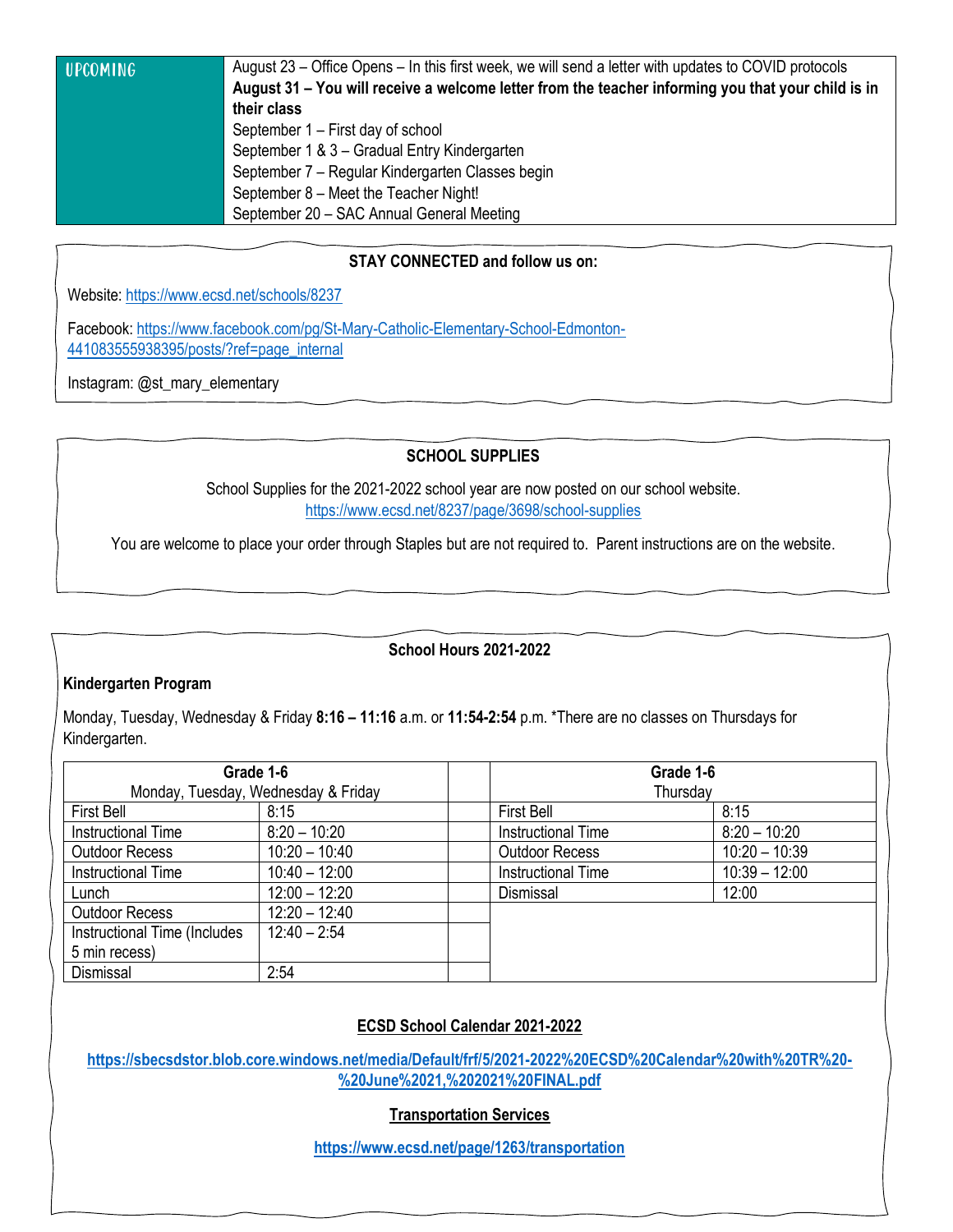| <b>Staff List 2021-2022</b>                                                                                                        |  |
|------------------------------------------------------------------------------------------------------------------------------------|--|
| Kindergarten - Mrs. Amendola                                                                                                       |  |
| Grade 1A - Mrs. Miller                                                                                                             |  |
| Grade 1B - Mrs. Diane Ngu                                                                                                          |  |
| Grade 2A - Ms. Frost                                                                                                               |  |
| Grade 2B - Ms. Hiff                                                                                                                |  |
| Grade 3A - Mrs. Barnfather/Mrs. Schipper                                                                                           |  |
| Grade 3/4 - Mrs. Kruse                                                                                                             |  |
| Grade 4A - Ms. Berryman                                                                                                            |  |
| Grade 5A - Mrs. Eistetter                                                                                                          |  |
| Grade 5B - Mr. Greenly                                                                                                             |  |
| Grade 6A - Mr. Harris                                                                                                              |  |
| Grade 6B - Ms. McNeill                                                                                                             |  |
| FSLW - Mr. Akuh Ngale                                                                                                              |  |
| Custodians - Yemson Fernandez & Laudy Guardamano                                                                                   |  |
| Educational Assistants: Mrs. Cartmell, Mrs. McQuaid, Ms. Courtney, Mrs. Menon, Mr. Yee, Ms. Egan, Ms. Raturi, Ms.<br><b>Knibbs</b> |  |
| <b>Learning Coach- Mrs. Barnfather</b>                                                                                             |  |
| Administrator Assistant - Mrs. Ward                                                                                                |  |
| <b>Assistant Principal - Mrs. Schipper</b>                                                                                         |  |
| <b>Principal - Mrs. Vince</b>                                                                                                      |  |
|                                                                                                                                    |  |

#### **Class Lists 2021-2022**

Teachers have been busy creating class lists for the next school year. As many factors are taken into consideration in effort to create environments that keep in mind the needs of all students, we appreciate your support in allowing our teachers to establish these lists. The well-being of each individual student is at the heart of all decisions and the needs of the classroom as a whole take precedence over requests for classroom placement - particularly placements with friends.

#### **How will I find out my child's teacher for the next school year?**

In the days leading up to the first day of school, teachers will send an email welcoming their students to their class. This extra time before the school year starts will allow us to ensure that class lists are final. In previous years, especially this last year, lists have changed due to enrolment and staffing adjustments, etc. To avoid inequity in class sizes and/or disappointment for students by making changes after the postcard, this will be our process moving forward.

Thank you for your support!